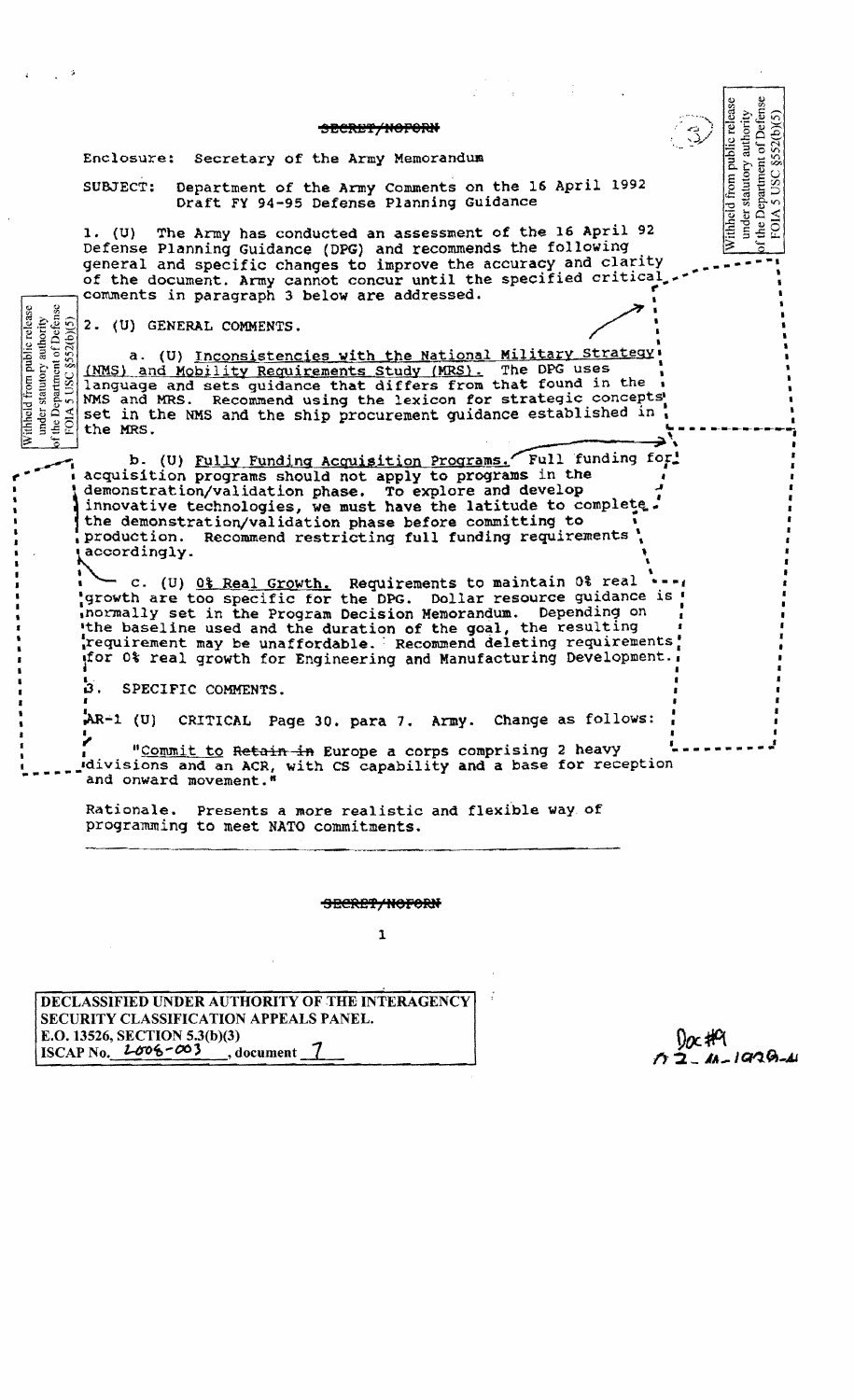SECREI/NOFORN,

AR-2 (STHE) CRITICAL Page 31. Para 6.

Correct as follows:

under statutory authority<br>the Department of Defense<br>FOIA 5 USC §52(b)(5)

Withheld from public release

"Maintain 3 division headquarters, 6 heavy brigade sets, and one ACR set of combat and support equipment and an M-day shortfall package...... Maintain equipment availability to support a possible future decision to preposition a heavy division 2 additional heavy brigade sets of combat and support equipment in Boudi heabie afloat orign land to counter threats in SWA."

Meets cucs and USD (P) guidance at Enclosure 1. Rationale. While we see the advantages of prepositioning in SWA, we prefer ashore over afloat prepositioning for a number of reasons. Ashore prepositioning is more cost effective and is more accessible for training, exercising and maintaining. More importantly, it allows us to use fast ships to project the fighting force from CONUS to any theater. See 25 FEB 92 SECARMY response to 22 JAN 92 USD (P) Memo also at Enclosure 1.

AR-3 (U) CRITICAL Page 32, Para 3. Change as follows:

"For sealift, acquire through new construction or conversion in US shipyards additional large medium-speed roll-on/roll-off ships.....will provide the capability to surge 2 heavy divisions, from CONUS. Enhance Aequire 46 ships for enhancement of the Ready Reserve Fleet (RRF) to 142 ships. through construction or, eonversion, or build and charter vessels with national defense ifeatures (including availability for afloat prepositioning) if, that provides equivalent responsiveness at lower cost. Support....manning.

(U) Ships procured to meet the prepositioning and surge, requirements must be capable of at least 24 knot sustained speed."

Consistent with Mobility Requirements Study (pages, Rationale. IV-32 and IV-33) at Enclosure 2.

AR-4 CRITICAL Page 27, Para 4. Add to the end of the paragraph as follows:

"The strategy also gives high priority to selected R&D to keep our qualitative edge....and distinguished R&D and procurement as separate programming priorities. For an entirely new "experimental" type of system, not currently in the base force, the OSD acquisition full funding policy will not apply until after completion of the Demonstration/Validation phase. This strategy signifies a commitment to thoroughly understand the technology, and the implications of integrating it into the

### <del>cecrer/noporn</del>  $\mathbf{c}$

Withheld from public release under statutory authority of the Department of Defense FOIA 5 USC §552(b)(5)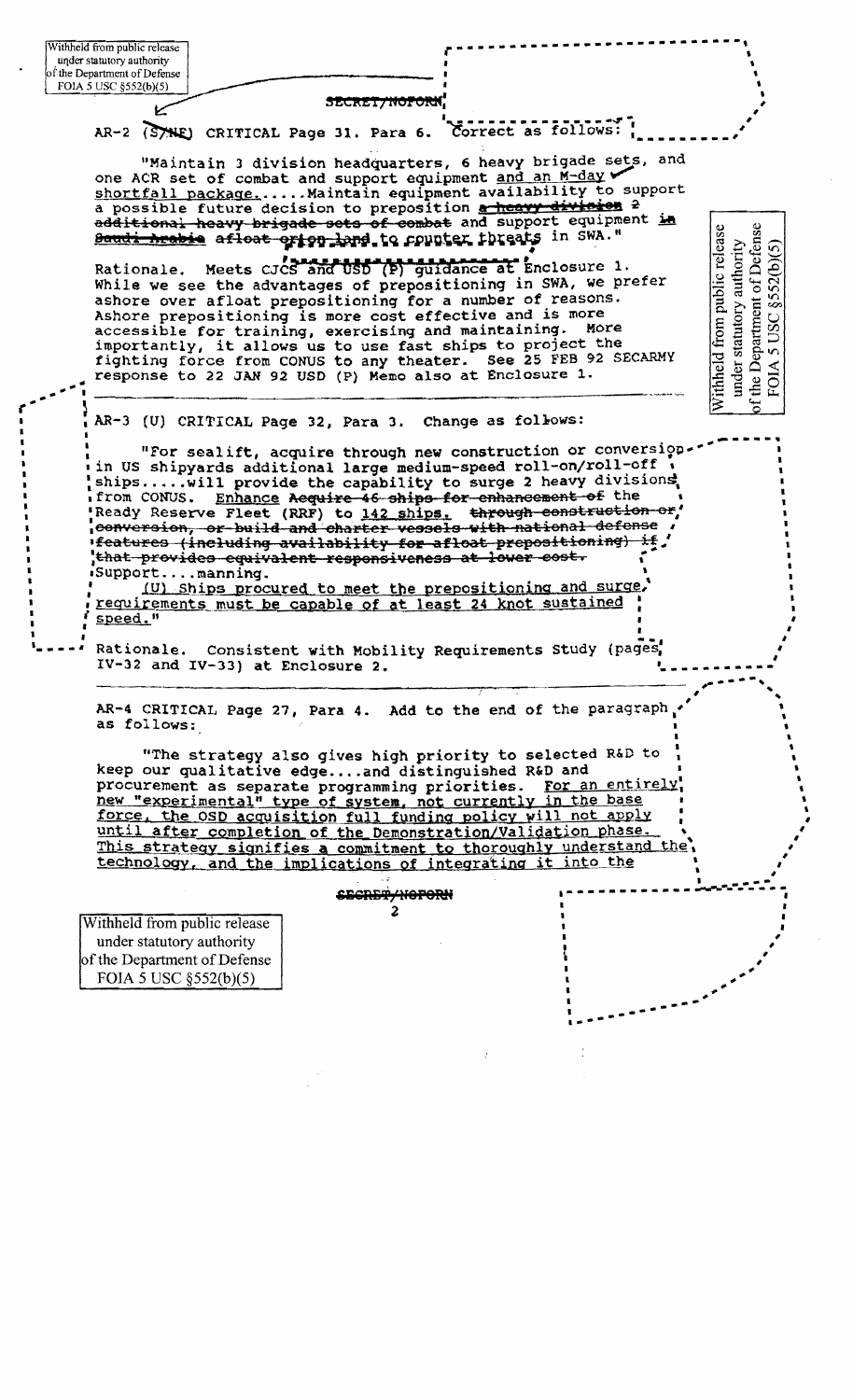Withheld from public release under statutory authority of the Department of Defense FOIA 5 USC 8552(b)(5)

#### <del>secret/hoforn</del>

force, before committing to Engineering and Manufacturing Development and a meaningful level of production."

Rationale. Change consistent with discussion of R&D found earlier on pages 38 and 40, requiring the pursuit of future technological advantages with less program risk and committing to procurement only when necessary.

AR-5 (U) CRITICAL Page 40, Para 4. First Sentence. Change to read:

"Fully fund all acquisition programs continued or initiated in the POMs, in accordance with the Milestone II. Engineering and Manufacturing Development (EMD), baseline approved by the DAB."

Rationale. This clarification is critical and is consistent with, AR-4. Services should not be required to meet full funding requirements at Milestone I, Demonstration/Evaluation Phase before the technology has been evaluated. If the technology proves itself and is selected for further development and transition to production (Milestone II, EMD), full funding rules would then apply.

AR-6 (U) CRITICAL, Page 39, Para 3. First Sentence. Delete.

"Manufacturing Technology. Fund the Manufacturing Technology program at not less than sero percent real growth per year, as projected from the FY 1992 funding level. ManTech technical priorities will be based upon thrust areas identified in the National Defense Manufacturing Technology Plan."

Rationale. The Army cannot concur with the guidance provided in! the paragraph entitled Manufacturing Technology. The Army has already accepted the 0% real growth requirements for the science and technology base. Further 0% real growth requirements for manufacturing technology programs place additional restrictions on the already diminished Research, Development and Acquisition (RDA) funds. Some manufacturing technology programs are already, part of the science and technology base that has been protected at 0% growth level, although these programs should compete for the overall science and technology base funding. BOTTOM LINE: 0% real growth in manufacturing technology makes the program unaffordable because the Army currently has no billpayers to fund If required to resource 0% growth, the Army will be forced it. to divert funds from the already underfunded RDA program.

ECRET/NOFORN  $\overline{\mathbf{3}}$ 

đ,

Withheld from public release under statutory authority of the Department of Defense FOIA 5 USC §552(b)(5)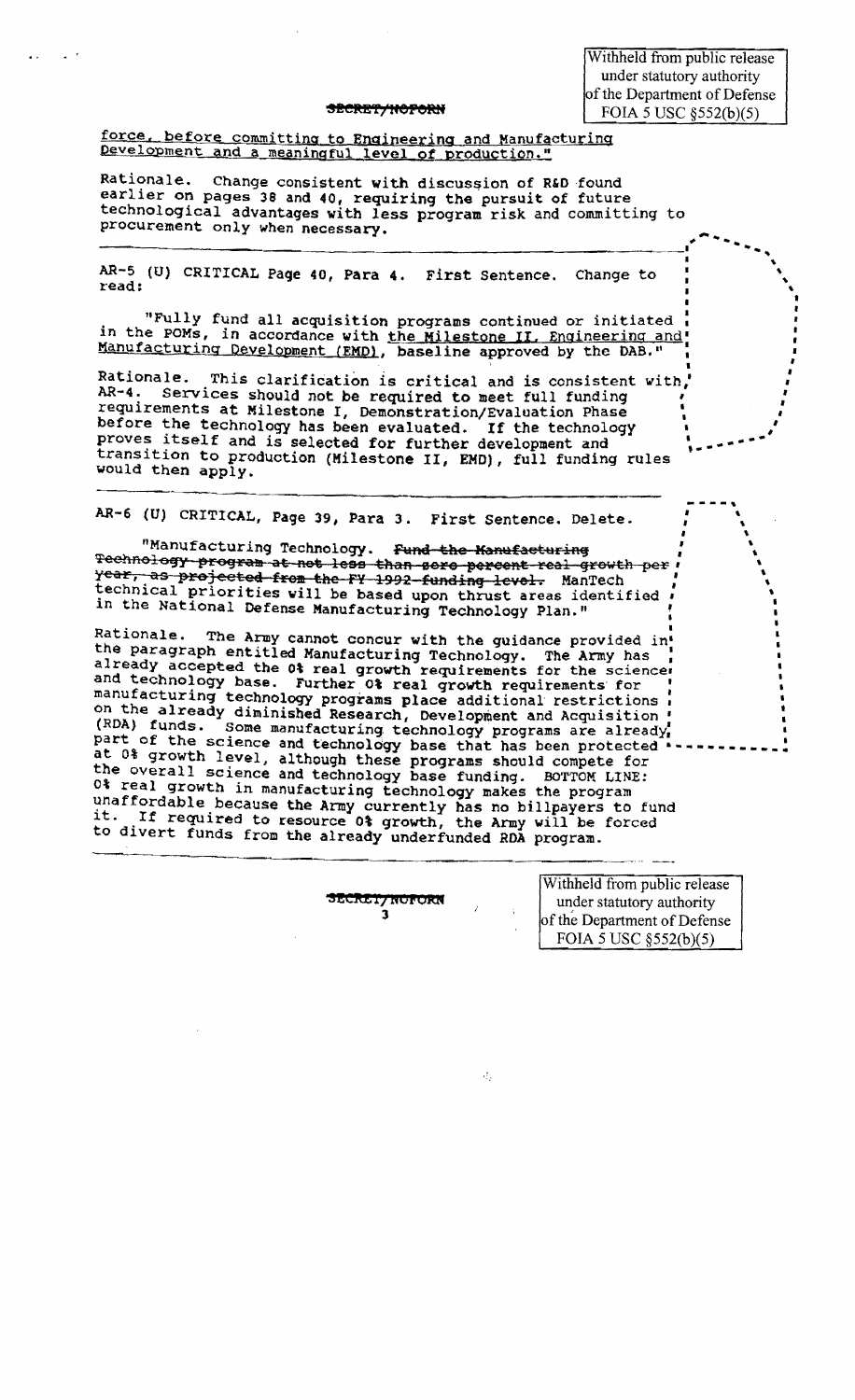Withheld from public release under statutory authority of the Department of Defense FOIA 5 USC §552(b)(5)

#### <del>secret/noforn</del>

AR-7 (U) CRITICAL, Page 42, Para 5. Change as follows:

"Installations not required to support the educed force levels or to support resenstitution will be closed in accordance with Title XXIX of PL 101-510. Accordingly, plan to resource facility investment at those remaining installations which have high probability of retention only at these core installations which have a very high probability of retention, as documented in the 1991 Base Closure and Realignment process. Confine facility investment at non-core installations to that required to address Hife/safety and environmental conditions."

Fund environmental stewardship to attain and sustain full compliance with federal and state environmental laws and governing standards overseas; and to minimize negative mission, impacts and future costs to provide federal leadership in environmental protection. compliance, ... provide federal leadership in environmental protection."

Rationale. The term "core installations" connotes preselection... which is a violation of Public Law and factoring reconstitution into BRAC is appropriate given it is one of the four foundations of the NMS. Comments on environmental stewardship vice compliance with federal and state requlation is better guidance for DoD's environmental policies.

AR-8 (S) CRITICAL Page 31, 5th Paragraph, Army, 4th Line. Add as follows:

"Program for 12 active, 6 reserve, and 2 cadre. divisions....and sufficient support forces : .... for two concurrent major regional contingencies that develop sequentially."

under statutory authority<br>
f the Department of Defense<br>
FOIA 5 USC §552(b)(5) Withheld from public release

I is the preferred means of Rationale. I meeting valid, but otherwise unsatisfied support requirements.

AR-9 (U) CRITICAL Page 35, 3rd Para. Add as follows:

"For support and training assets for these forces, plan to draw to the maximum extent possible from the civil sector, the defense production base, Wartime Host Nation Support, contingency contracting..."

> SECRET/NOFORN-4

> > $\mathcal{L}_4^*$

Rationale. WHNS and contingency contracting are primary resources to support the force and should be included.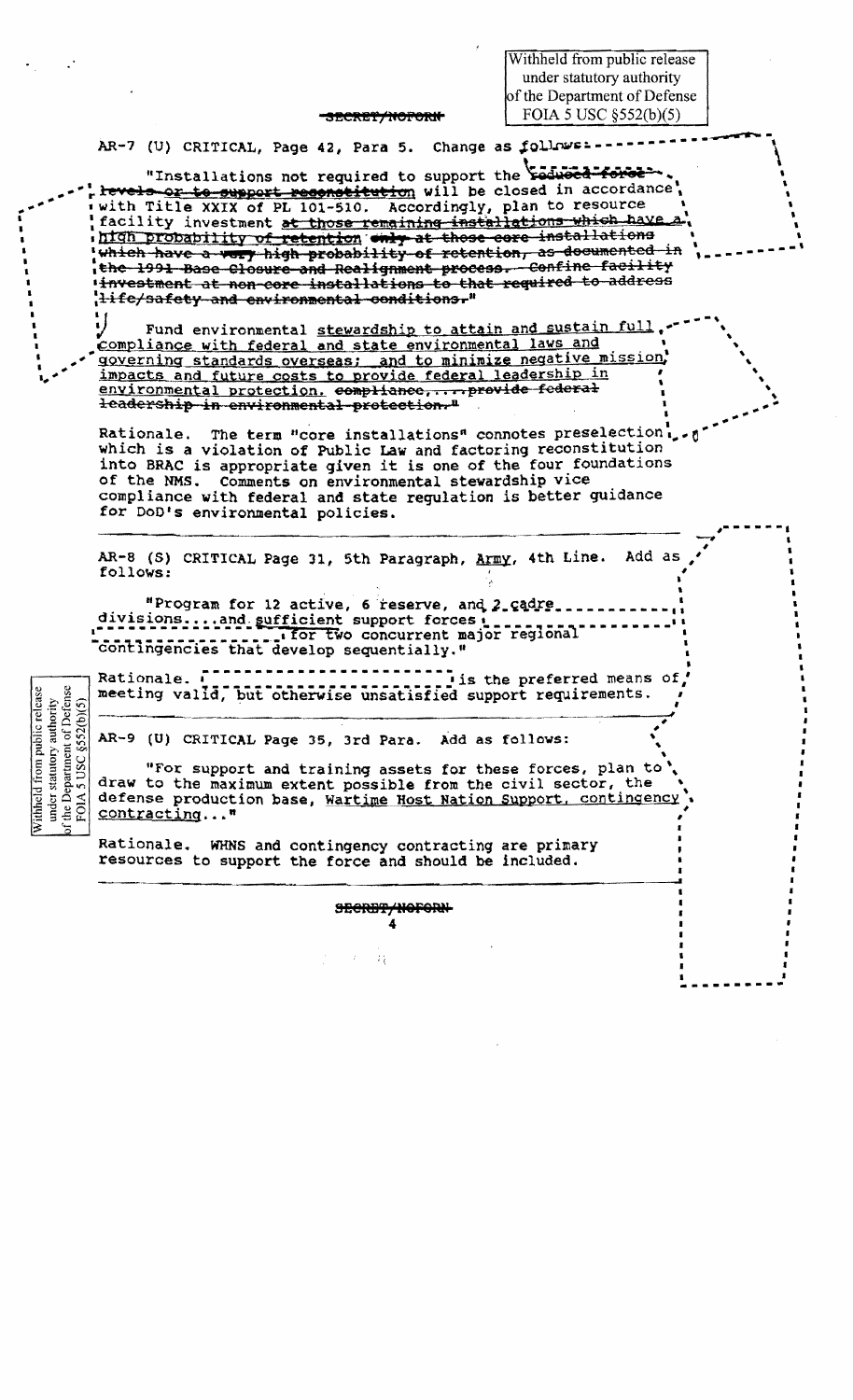<del>-secret \*Noforn</del>

Withheld from public release under statutory authority of the Department of Defense FOIA 5 USC §552(b)(5)

AR-10 (U) CRITICAL Page 15, 4th Para. Delete last sentence as follows:

"The short notice that may characterize many regional crises requires highly responsive military forces. Active Component forces have a critical role to play in supplying combat and support forces for the initial response to contingencies that arise on short notice. Reserve Component forces will, among other roles, contribute mobility assets in short notice crises, support and sustain active combat forces and provide combat forces in especially large or protracted contingencies. In addition, mobilising Reserve Component combat forces can provide the force expansion needed to enhance the U.S. capability to respond to another contingency.

Rationale. Clarity. The second to last sentence in this paragraph is clear and true. The last sentence is potentially confusing and does not add to the discussion of the Total Force response to crisis.

AR-11 (U) CRITICAL Page 40, Last Paragraph, Priority Conventional Forces Mission Areas. Delete as follows:

"Deployable Anti-Armor: air-deployable ground force mobility and anti-armor capabilities for enhanced immediate tactical flexibility. (e.g. motorized light armor with long-range anti-tank weaponry)"

Rationale. Accuracy. Example provides unnecessary detail that may be viewed as advocacy for a specific weapons system to satisfy the deployable anti-armor requirement.

> Withheld from public release under statutory authority of the Department of Defense FOIA 5 USC §552(b)(5)

> > 5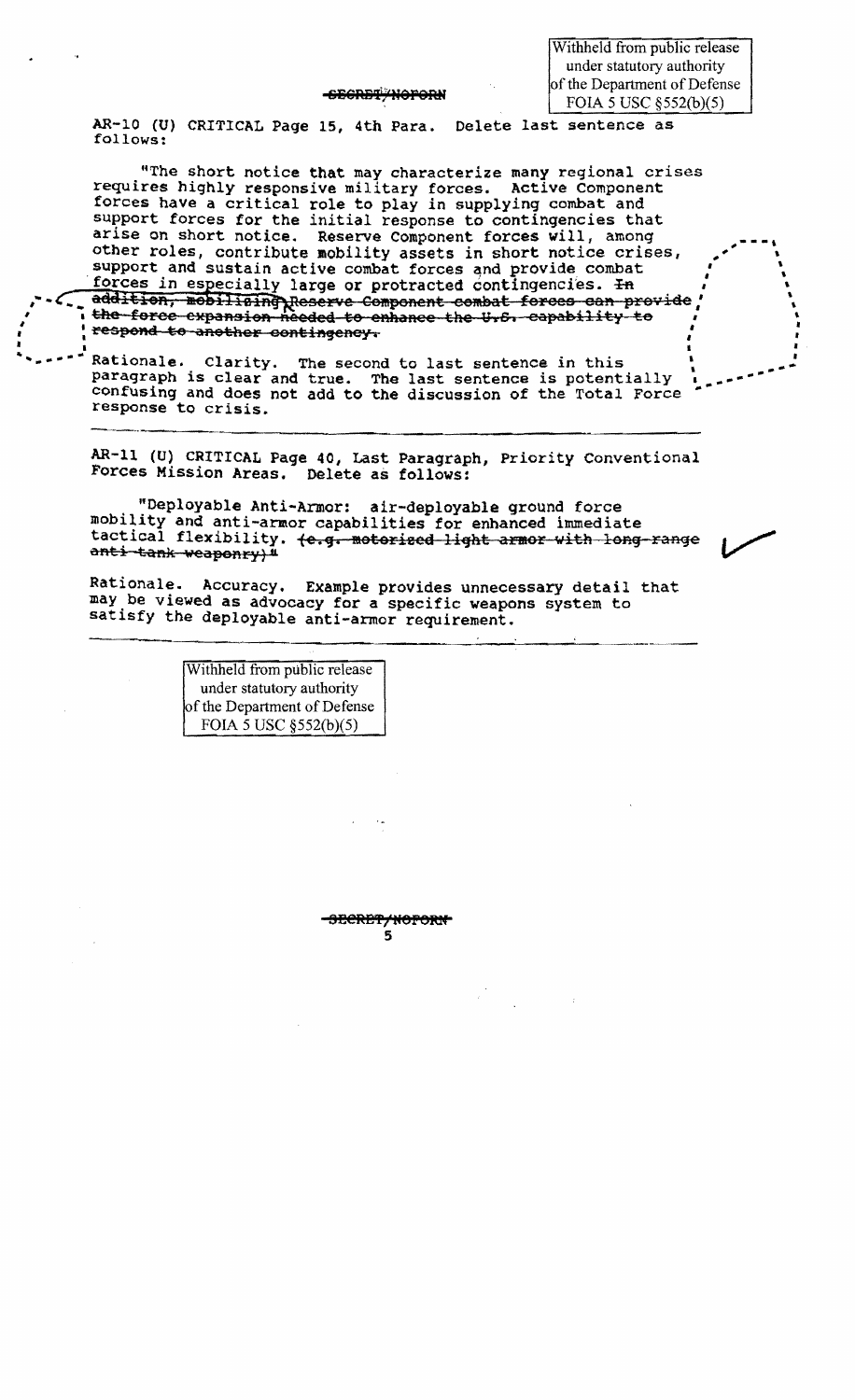# SECRET/ NOFORN -- DRAFT



## **IMMEDIATE**

Sensitive/Close Hold memo to SecDef on layaway (being revised)

List of issues for the Secretary including SWA prepo; summary of sustainability guidance indicating the significance of the change from the past

SL/PW raise with SecDef issues **Environmental COVID-1000** 

Memo from General Council stating milcon language is legal

Atwood issues: Milstar (but delete); sustainability; review Atwood decision on deleting SOF force structure

SL to talk to all Service Secretaries to review disposition of their major comments; including assuring they know T&E floor is being restored to the document as Acquisition requested; Rice about placement of  $B-2$ 

SL to talk to Duncan about the contract of the state of the state of the state of the state of the state of the state of the state of the state of the state of the state of the state of the state of the state of the state

SL to talk to Fraser to assure he is happy with the deal negotiated with Christie on pillars and S&T language overall; and to assure they really want T&E floor language restored

Paragraph summaries of scenarios for possible consideration as an alternative to the "short scenarios"

## **MEDIUM TERM**

S&R look at Perth for homeporting

R&P respond to SL's questions about the difference between the ships in 

S&R to do a scrub of  $\frac{1}{2}$ ,  $\frac{1}{2}$ ,  $\frac{1}{2}$ ,  $\frac{1}{2}$ ,  $\frac{1}{2}$ ,  $\frac{1}{2}$ ,  $\frac{1}{2}$ ,  $\frac{1}{2}$ ,  $\frac{1}{2}$ ,  $\frac{1}{2}$ ,  $\frac{1}{2}$ ,  $\frac{1}{2}$ ,  $\frac{1}{2}$ ,  $\frac{1}{2}$ ,  $\frac{1}{2}$ ,  $\frac{1}{2}$ ,  $\frac{1}{2}$ ,  $\frac{1}{2}$ ,  $\$ 

Starting Tuesday morning, prepare unclassified document

# SECRET/ NOFORN -- DRAFT

Withheld from public release<br>under statutory authority<br>of the Department of Defense<br>FOIA 5 USC §552(b)(5)

under statutory authority<br>of the Department of Defense<br>FOIA 5 USC  $\S$ 552(b)(5)

Withheld from public release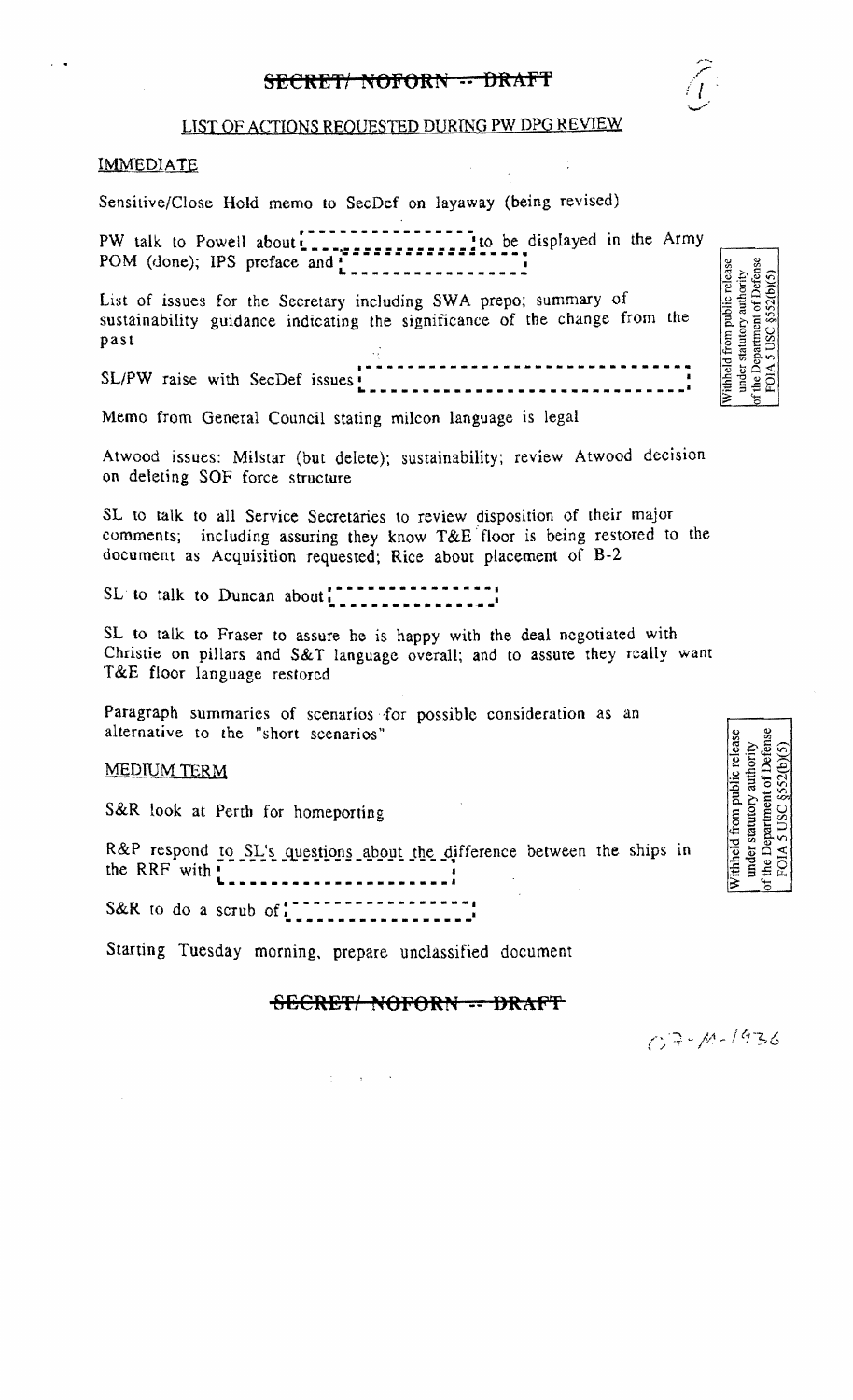# SECRET NOFORN - DRAFT

## KEY ISSUES FOR THE ARMY

We have changed language on a heavy corps!  $\frac{1}{2}$  as you requested (page 38)

We have not changed the text as you requested to require full funding only in Milestone II and thereafter (page 27 and 40)

The requirement for full funding from the outset of the Demonstration/Validation phase (Milestone I) was stated by the Deputy Secretary last July and recently affirmed by the USDA

--------------------------------

 $\frac{1}{2}$  (page 31)

I am flagging this issue for the Secretary -- but it is something, as you know, that USDP feels strongly about

We have revised the language to demonstrate your preference for land as opposed to afloat prepositioning, should suitable sites be available

We have restored the floor on T&E funding that was in the Feb 18 draft as requested by Acquisition

The guidance directs the Services to fund T&E facilities investment at no less than zero percent real growth with a goal of two percent real growth.  $(page 50)$